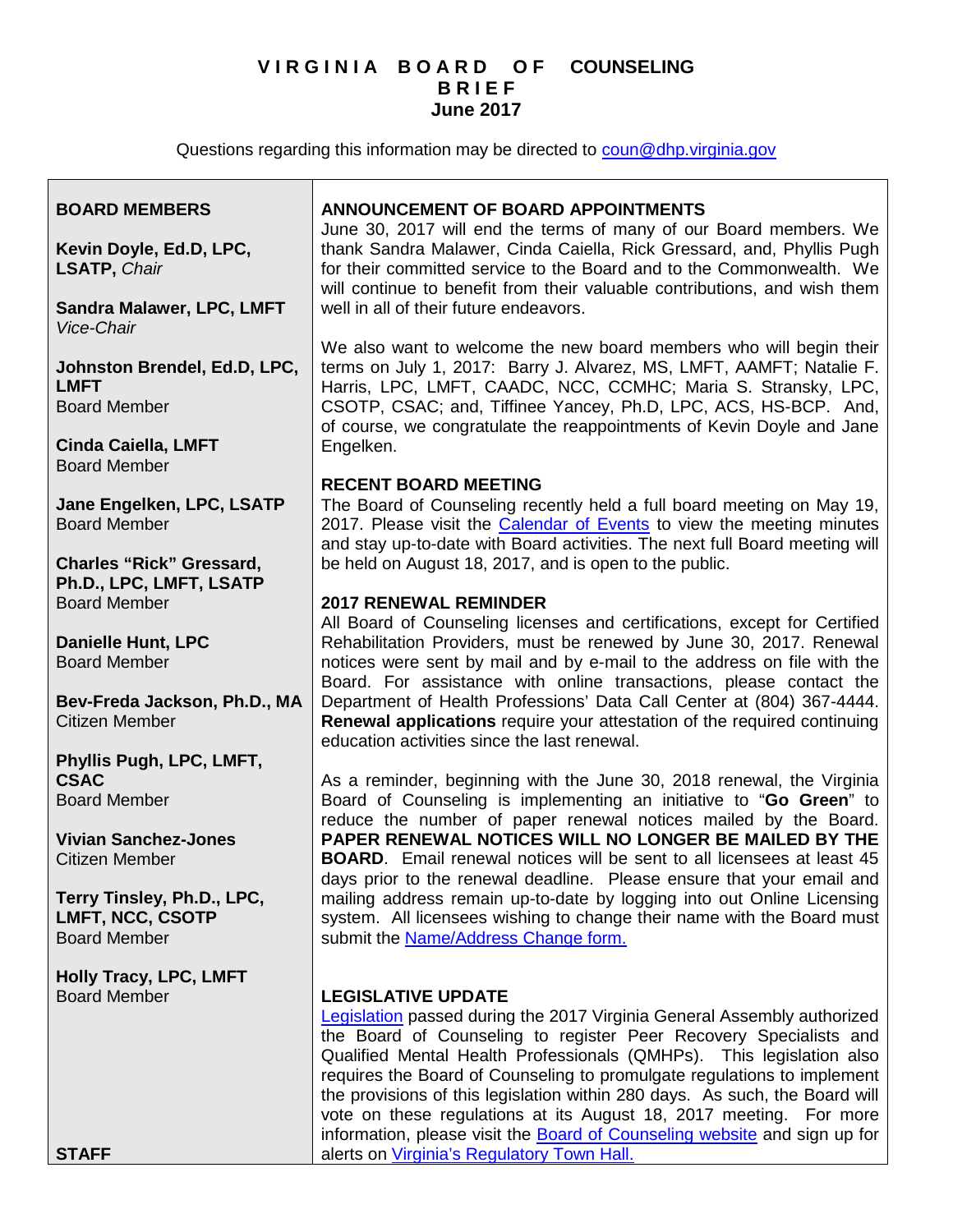#### **EXECUTIVE DIRECTOR** Jaime Hoyle, J.D.

**DEPUTY EXECUTIVE DIRECTOR** Jennifer Lang

**LICENSING MANAGER** Charlotte Lenart

**E-MAIL** [coun@dhp.virginia.gov](mailto:coun@dhp.virginia.gov)

**WEB PAGE** [www.dhp.virginia.gov/counseling](http://www.dhp.virginia.gov/counseling)

**PHONE: (804) 367- 4610**

**FAX: (804) 527- 4435**

## **ADDRESS**

Perimeter Center 9960 Mayland Dr., Suite 300 Henrico, VA 23233

# **CHANGES TO THE REGULATIONS**

#### Fee Increase – Effective February 8, 2017

Effective February 8, 2017, application and renewal fees increased for the Practice of Professional Counseling, Marriage and Family Therapist, Licensed Substance Abuse Treatment Practitioners, Certification of Rehabilitation Providers and Substance Abuse Counselors and Substance Abuse Counseling Assistants. Click here for fee increase [details](http://www.dhp.virginia.gov/counseling/leg/Fees_Effective02082017.pdf)

Continuing Education Credit for Volunteer Services – Effective March 9, 2017

The Board adopted regulations to allow licensed professional counselors, marriage and family therapists, and substance abuse treatment practitioners to count up to two hours of the 20 hours required for annual renewal to be satisfied through delivery of mental health or substance abuse treatment services, without compensation, to low-income individuals receiving health services through a local health department or a free clinic organized in whole or primarily for the delivery of those services. One hour of continuing education may be credited for three hours of providing such volunteer services, as documented by the health department or free clinic.

## Requirement for CACREP accreditation for educational programs

The Board of Counseling has regulations at the proposed stage that would require all counseling programs leading to a license as a professional counselor to be clinically-focused and accredited by the Council for Accreditation of Counseling and Related Educational Programs (CACREP) or an approved affiliate, such as the Council on Rehabilitation Education (CORE). This would be a phased-in requirement, allowing seven years from the effective date for students to complete their education in a non-CACREP program and for programs to achieve accreditation standards.

The public comment period is currently open and will remain open through July 14, 2017. To provide comment or to follow the regulatory activity, please sign up and register on [Virginia's Regulatory Town Hall.](http://www.townhall.virginia.gov/)

Updating and Clarifying CSAC and CSAC-A Regulations

The Board has been reviewing the regulations for certified substance abuse counselors (CSAC) and certified substance abuse counseling assistants (CSAC-A) to clarify portions of the regulations that have confused applicants, to add more specific requirements for the residency to better ensure accountability and quality in the experience, to add time limits for completion of the residency to avoid perpetual residents who may continue without passage of an examination and completion of certification, to add requirements for continuing education as a requirement for renewal to ensure on-going competency to practice, and to place additional standards of practice in regulation to address issues the Board has seen in complaints and disciplinary proceedings and for consistency with other professions in behavioral health.

Acceptance of doctoral practicum/internship hours towards residency **requirements** 

At its meeting on May 19, 2017, the Board voted to initiate rulemaking in